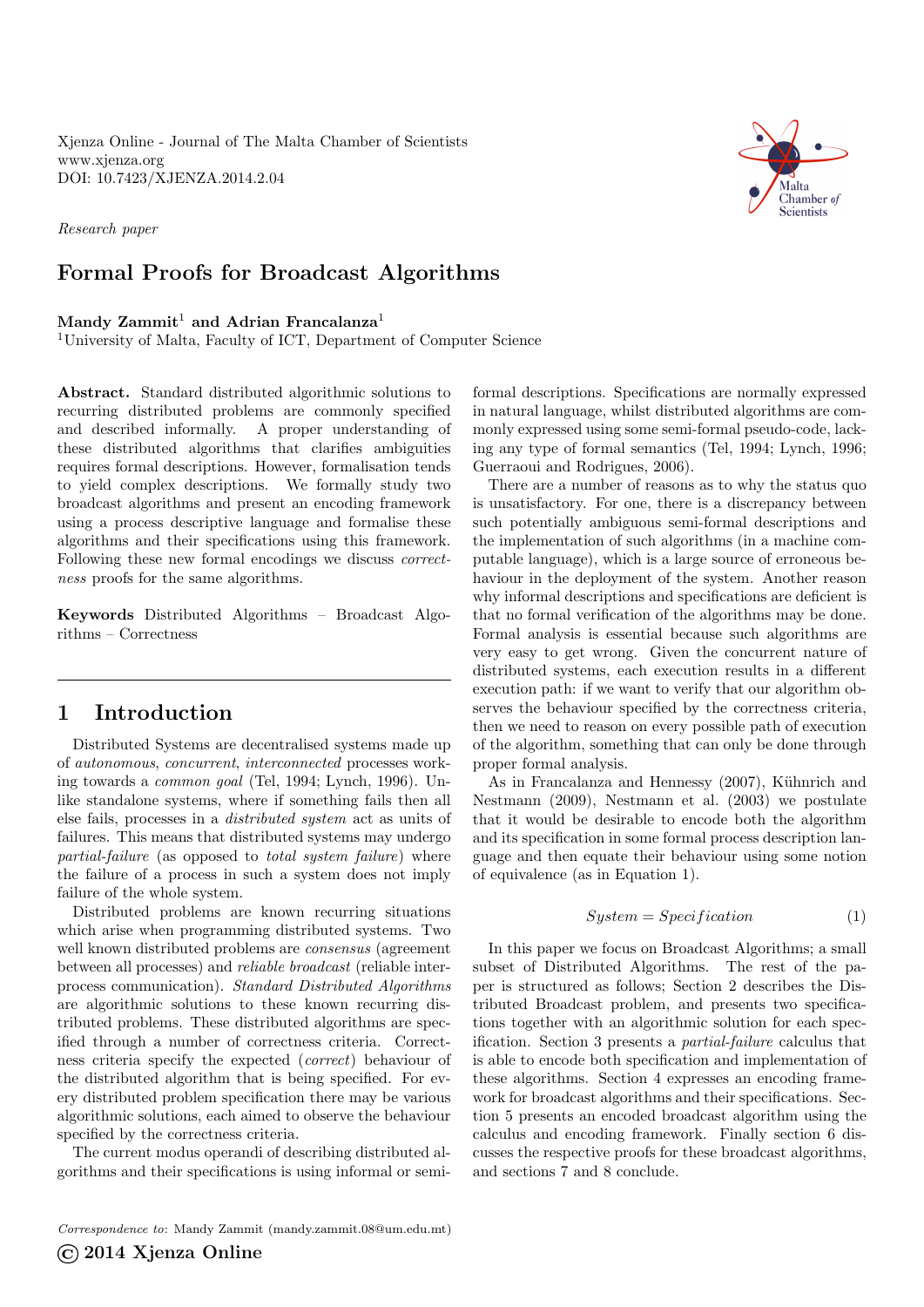# 2 Distributed Broadcast Problem

Broadcast is used by an entity to disseminate messages to a number of other entities including itself. Broadcast algorithms are a fundamental building block in the programming of distributed systems. There are a number of different broadcast specifications, each differing in the reliability requirements that it guarantees. We explore two different broadcast specifications and two algorithmic solutions; each one aimed at satisfying one of the broadcast specification as expressed in (Guerraoui and Rodrigues, [2006\)](#page-6-2); the algorithms assume perfect failure detectors and are also taken from (Guerraoui and Rodrigues, [2006\)](#page-6-2).

Terminology: Broadcast is the term used to describe the transition of a message by an entity (broadcaster) to all other entities (including itself) in a given network. This transmitted message is then said to be received by the other individual entities in the network. However its receipt is only permanently confirmed once it is delivered to some higher level of abstraction. A *correct* process is one which does not to fail during execution, whilst a faulty process may fail at any point in time during the execution of an algorithm.

### 2.1 Best-Effort Broadcast

The Best-Effort broadcast is a simple broadcast specification with a weak form of reliability, whereby if the broadcaster of a message fails at any point during execution, then no entities are expected to deliver the message. The set of correctness criteria that embody the best-effort broadcast specification are:

- Validity: (liveness) For any two processes  $p_i$  and  $p_j$ . If  $p_i$  and  $p_j$  are *correct*, then every message broadcast by  $p_i$  is eventually delivered by  $p_j$ .
- No Duplication: (safety) No message is delivered more than once.
- No Creation: (safety) If a message  $m$  is delivered by some process  $p_i$ , then m was previously broadcast by some process  $p_i$ .

A liveness property asserts that some "good" behaviour eventually happens, whereas a safety property asserts that nothing wrong should happen during execution.

<span id="page-1-0"></span>Algorithm 1 Best Effort Broadcast (adapted from Guerraoui and Rodrigues [\(2006\)](#page-6-2)

```
1: while \langle \; \mathit{beb} \mathit{Broadcast} \; - \; m \rangle do
2: for p_i \in \prod do trigger \langle pp2pSend - p_i, m \rangle;3: end for
4: end while
5:
6: while h pp2pDeliver — pi
, mi do
\tau: \qquad \mathbf{trigger} \; \langle \; \textit{bebDeliver} \; \textcolor{red}{\boldsymbol{-}} \; \textit{p}_i, \, \textit{m} \rangle;8: end while
```
Algorithm [1](#page-1-0) depicts an algorithmic solution to the Best-Effort Specification presented by Guerraoui and Rodrigues [\(2006\)](#page-6-2). Lines 1 to 4 express the broadcast of a message, whilst lines 6 to 8 describe delivery of a message.

<span id="page-1-1"></span>Algorithm 2 (Lazy) Regular Reliable Broadcast (adapted from Guerraoui and Rodrigues [\(2006\)](#page-6-2))

```
1: while \langle Init \rangle do
 2: delivered := \emptyset; correct := \prod;
 3: for p_i \in \prod do from [p_i] := \emptyset;
 4: end for
 5: end while
 6:
 7: while \langle r\text{b}B \text{roadcast} \rangle do
 8: trigger \langle \; \text{beb} \text{Broadcast} \; - \; [\text{DATA}, \text{self}, \, m] \; \rangle;9: end while
10:
11: while \langle \; \text{beb} \text{Deliver} - p_i, [\text{DATA}, s_m, m] \; \rangle do
12: if m \notin delivered then
13: delivered := delivered ∪\{m\};
14: trigger \langle \text{rbDeliver} \, - \, s_m, m \rangle;15: \text{from}[p_i] := \text{from}[p_i] \cup \{(s_m, m)\};16: if p_i \notin \text{correct} then
17: trigger \langle \text{ } bebBroadcast - [DATA, s_m, m] \rangle;18: end if
19: end if
20: end while
21.22: while \langle \text{ crash} - p_i \rangle do
23: correct := correct \{p_i\};24: for (s_m, m) \in \text{from}[p_i] do
25: trigger \langle \; \text{beb} \text{Broadcast} \; -[\text{DATA}, \, s_m, \, m] \; \rangle;26: end for
27: end while
28:
```
## 2.2 Regular Reliable Broadcast

The Regular Reliable broadcast specification has a stronger form of reliability than the Best-Effort broadcast, whereby it requires that, if at least one *correct* process delivers a broadcast message then all other correct entities in the network must deliver the same message. This specification shares the same three correctness criteria of the best-effort broadcast specification, with the addition of a new liveness property:

• Agreement: (liveness) If a message  $m$  is delivered by some correct process  $p_i$ , then  $m$  is eventually delivered by every correct process  $p_i$ .

Algorithm [2](#page-1-1) is an algorithmic solution presented in Guerraoui and Rodrigues [\(2006\)](#page-6-2) satisfying this specification. Lines 1 to 5 initialise the setting for this algorithm. Broadcast of a message is defined from line 7 to 9, while lines 11 to 15 express delivery of a message, introducing checks for no duplication. Lines 16 to 18 and 22 to 27 re-instantiate a broadcast if the sender of a message is detected to be faulty.

The problem with these algorithmic representations is that they are expressed using some pseudo-code which has no formal semantics. Secondly the main source of complication is the analysis of the interleaving of all the processes, which is not portrayed in these representations. It is also difficult to relate formally the specifications to the actual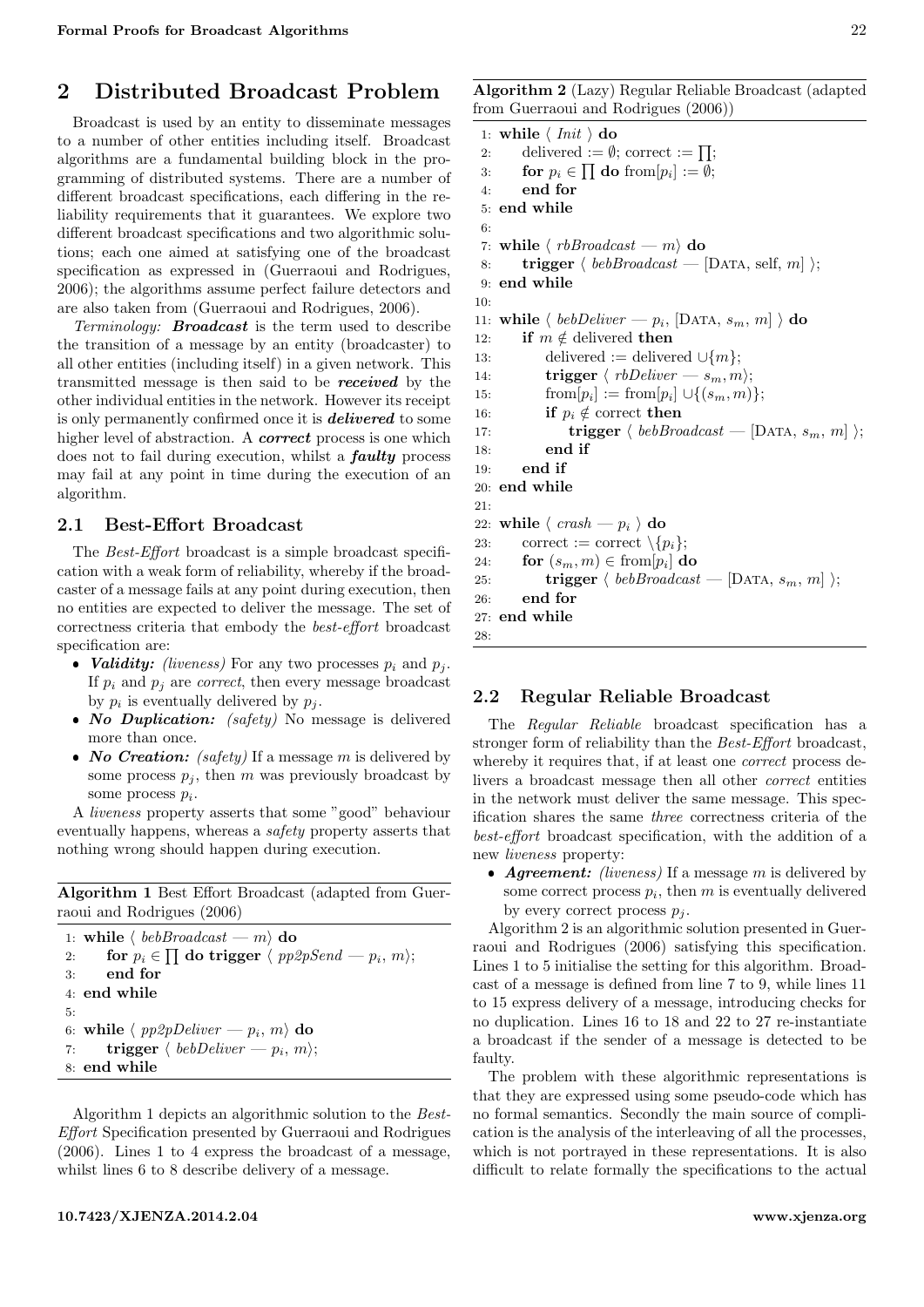code in a formal language. What's more, there exists an implicit problem: we expect that these specifications hold over all possible participants in a broadcast network.

# <span id="page-2-0"></span>3 A Partial-Failure Calculus

The partial-failure calculus presented in Francalanza and Hennessy [\(2007\)](#page-6-3) formalises the characteristics of distributed systems in terms of concurrent process, independently failing locations, inter-process communication and failure detection.

Figure [1](#page-3-0) defines the syntax of an extended version of the partial-failure calculus. It has two syntactic categories; namely Processes and Systems. Processes may contain nil which is the simplest construct of the language and represents termination. Input  $(a?\vec{x})$  and output  $(a!\vec{v})$  terms allow vector values  $\vec{v}$  to be inputted (when matching the pattern of  $\vec{x}$  or outputted on channel a. Processes may be composed of other processes running concurrently  $(P | Q)$ . Visibility of channels may be localised to a subset of processes through channel scoping  $(\nu a)P$ . Such scoping disallows any extenral communication interference on channel a. Two processes may preempt each other if they are composed by *choice*  $(P + Q)$ . That is, if a part of P executes first, then any execution from Q is preempted, and viceversa. Processes may contain a matching construct which test for the identity of value vectors  $\vec{v_1}$  and  $\vec{v_2}$  and proceeds to P or Q accordingly. Action renaming  $P[a/b]$  allows the renaming of (input and output) actions. Failure-detection is carried out using the *failure detector* construct (susp  $l.P$ ). This is a guarding construct which tests for the liveness of location  $l$  and releases process  $P$  once it *correctly* suspects that l has failed. We extend these constructs with processes which may contain the zero construct, which guards process P, releasing it once it detects that no more failures may be induced in the network. This construct is novel to our setting and is only used as a specification construct, i.e., to describe correctness criteria. Systems are made up of processes residing at some arbitrary location  $l$  ( $l[[P]]$ ). They may also be composed of other systems executing in parallel  $(S | T)$ , may contain scoped channels  $((\nu a)S)$ , or renamed channel names  $(S[a/b])$ .

*Notations:* A series of parallel processes  $P_1 \mid \ldots \mid P_n$  is denoted by  $\prod_{i=1}^{n} P_i$ , whilst a series of choices  $P_1 + \cdots + P_n$  is denoted by  $\sum_{i=1}^{n} P_i$ . We denote the scoping of more than one channel in P by  $(\nu \tilde{n})P$ , where  $\tilde{n}$  is the set of channel names that are to be scoped. On the other hand when more than one action renaming is needed on a process, we denote it as  $\left[\alpha_1/\beta_1,\ldots,\alpha_n/\beta_n\right]$ .

The operational semantics of the language is defined in terms of configurations of the form

$$
\langle \mathcal{L}, n \rangle \triangleright S
$$

where  $\langle \mathcal{L}, n \rangle$  represents the distributed network state and S is the distributed system.  $\mathcal{L}$  is a *liveset*, which is defined as a set of locations  $\{l_1, \ldots, l_n\} \in \text{Loc}$  which are alive (Francalanza and Hennessy, [2007\)](#page-6-3). A special type of location, the *immortal location* denoted by  $\star$  is assumed to be included in every *liveset*  $\mathcal{L}$ . On the other hand *n* represents

#### <10.7423/XJENZA.2014.2.04> <www.xjenza.org>

a bounded number of possible dynamic location failures in the network. Intuitively  $\langle \mathcal{L}, n \rangle \triangleright S$  denotes the system S with its components (or processes) running on locations  $\mathcal{L}$ , subject to *n* possible location failures from  $\mathcal{L}$ . Computation is define by transitions between tuples of configurations as follows

$$
\langle \mathcal{L}, n \rangle \triangleright S \stackrel{\alpha}{\longrightarrow} \langle \mathcal{L}', n' \rangle \triangleright S'
$$

where  $\alpha$  is an action defined as

| $\alpha \in ACT$ ::= | $a? \vec{v}$ | Input    |
|----------------------|--------------|----------|
|                      | $a!\vec{v}$  | Output   |
|                      |              | Internal |

Weak actions  $\stackrel{\hat{\alpha}}{\Longrightarrow}$  denote either

$$
\xrightarrow{\tau}^* \xrightarrow{\alpha}^* \xrightarrow{\tau}^* \quad \text{if } \alpha \in \{a? \vec{v}, \ a!\vec{.}\vec{v}\}
$$

 $\overrightarrow{f}$  if  $\alpha = \tau$ 

or

and may also be used to transition between tuples.

The semantic rules of this calculus are given in Figure [1:](#page-3-0) transitions resulting in an unchanged network have this network omitted from the left tuple. Rule IN, OUT, and Com describe inter-process communication across a network. We note that we require  $l$ , the location where the communication is occurring to be alive. Rule HALT describes the failure of a location whereas, rule Susp describes the detection of a failed location. Rule Zero (a novel addition to the semantics of the calculus) triggers only when no more failures may be induced in the network. The remaining rules are fairly standard (see Francalanza and Hennessy [\(2007\)](#page-6-3) for further details). The transition semantics of the partial-failure calculus induces the usual definition of weak bisimulation equivalence defined as follows

<span id="page-2-2"></span>Definition 1 (Weak bisimulation equivalence). Denoted as  $\approx$ , is the largest relation over configurations such that if  $\langle \mathcal{L}_1, n_1 \rangle \triangleright S_1 \approx \langle \mathcal{L}_2, n_2 \rangle \triangleright S_2$  then

•  $\langle \mathcal{L}_1, n_1 \rangle \triangleright S_1 \stackrel{\alpha}{\longrightarrow} \langle \mathcal{L}_1', n_1' \rangle \triangleright S_1'$  implies  $\langle \mathcal{L}_2, n_2 \rangle \triangleright S_2 \stackrel{\hat{\alpha}}{\Longrightarrow}$  $\langle \mathcal{L}'_2, n'_2 \rangle \triangleright S'_2$  such that  $\langle \mathcal{L}'_1, n'_1 \rangle \triangleright S'_1 \approx \langle \mathcal{L}'_2, n'_2 \rangle \triangleright S'_2$ •  $\langle \mathcal{L}_2, n_2 \rangle \triangleright S_2 \stackrel{\alpha}{\longrightarrow} \langle \mathcal{L}_2', n_2' \rangle \triangleright S_2'$  implies  $\langle \mathcal{L}_1, n_1 \rangle \triangleright S_1 \stackrel{\hat{\alpha}}{\Longrightarrow}$  $\langle \mathcal{L}'_1, n'_1 \rangle \triangleright S'_1$  such that  $\langle \mathcal{L}'_1, n'_1 \rangle \triangleright S'_1 \approx \langle \mathcal{L}'_2, n'_2 \rangle \triangleright S'_2$ 

# <span id="page-2-1"></span>4 Encoding Framework using the Partial-Failure Calculus

The Partial-failure calculus is expressive enough to encode both the broadcast specifications and algorithms in Section [2.](#page-0-1) We adhere to the following conventions.

### 4.1 Encoding Algorithms

• Independently failing participants Participants in broadcast algorithms are autonomous and can fail independently at any given point in time during execution. We encode this characteristic as code running on dedicated locations  $l_n|[P_n|]$ , where  $P_n$  denotes the code of participant n. Location  $l_n$  is a unit of failure,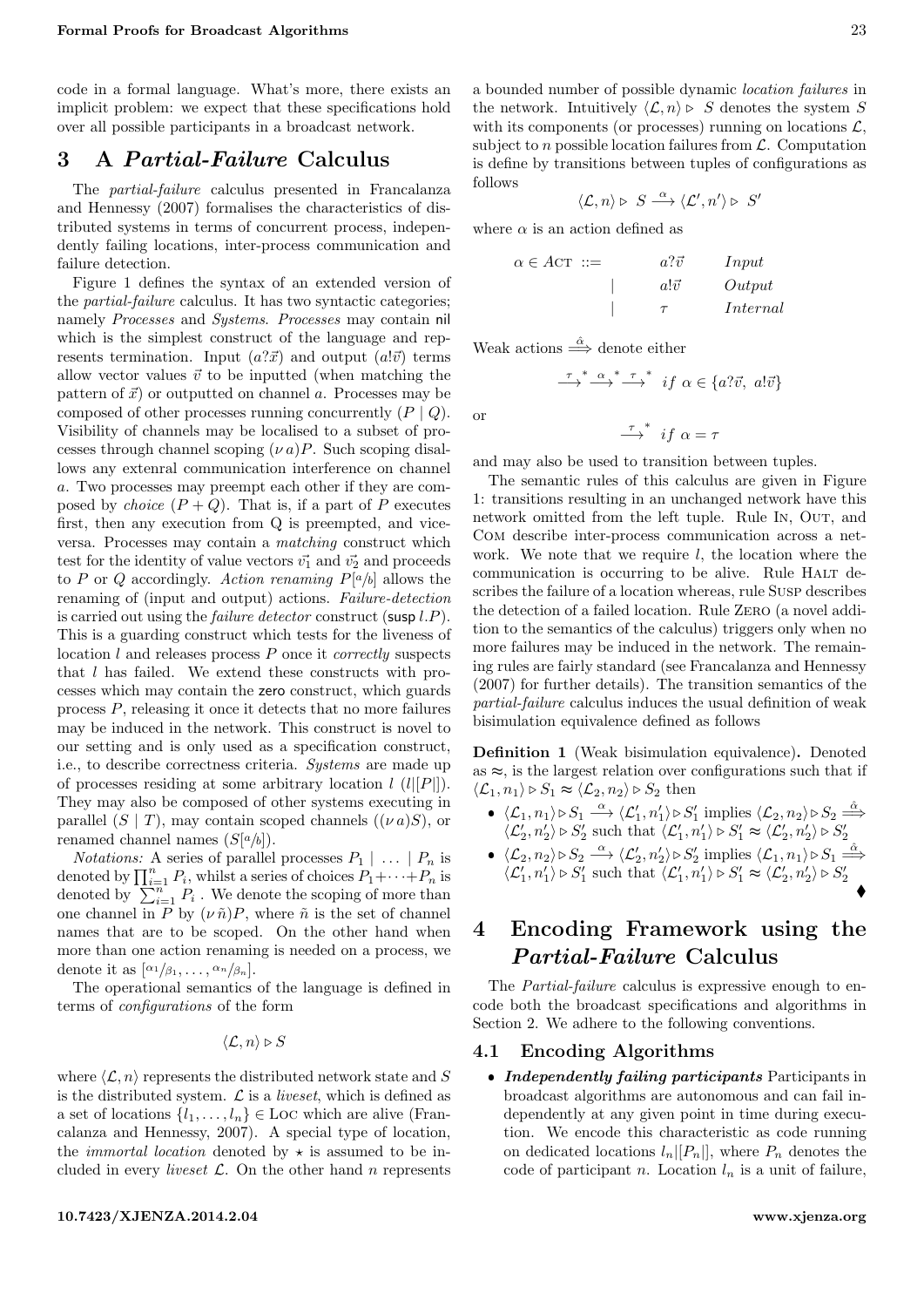<span id="page-3-0"></span>Processes

$$
P,Q \in \text{PROC} \quad ::= \quad \text{nil} \quad (\text{Inert}) \quad | \quad a? \vec{x}.P \quad (\text{Input})
$$
\n
$$
P \mid Q \quad (\text{Output}) \quad (\text{Output}) \quad | \quad (v \text{ a})P \quad (\text{Channel Scoping})
$$
\n
$$
= \quad \text{if } v_1^1 = v_2^2 \text{ then } P \text{ else } Q \quad (\text{Matching}) \quad | \quad P + Q \quad (\text{Choice})
$$
\n
$$
= \quad \text{sup } l.P \quad (\text{Failure Detection}) \quad |\quad P[\alpha/\beta] \quad (\text{Rename})
$$
\n
$$
= \quad \text{sup } l.P \quad (\text{Failure Detection}) \quad |\quad \text{zero}.P \quad (\text{Zero})
$$

#### Systems

|  |                                                                                                         |  | $S, T \in \text{SYS}$ ::= $l  P  $ (Located Processes)   S   T (Parallel Composition) |
|--|---------------------------------------------------------------------------------------------------------|--|---------------------------------------------------------------------------------------|
|  | $\vert \qquad (\nu \, a)S \quad (Channel \ Scoping) \qquad \vert \qquad S[\alpha/\beta] \quad (Rename)$ |  |                                                                                       |

## Transition Rules

$$
\frac{\text{IN}}{\langle \mathcal{L}, n \rangle \triangleright l | [a?(\vec{x}).P] | \stackrel{a?(\vec{x})}{\longrightarrow} l | [P{\vec{v}/\vec{x}}] |}
$$
\n
$$
\frac{\text{Our} \quad \frac{\text{SUSP}}{\langle \mathcal{L}, n \rangle \triangleright l | [a!(\vec{v}).\text{nil}] | \stackrel{a?(\vec{x})}{\longrightarrow} l | [n|n] |}
$$
\n
$$
\frac{\text{SUSP}}{\langle \mathcal{L}, n \rangle \triangleright l | [SUSP k.P]|} \stackrel{F}{\longrightarrow} l | [P] | [P] | [Q] \stackrel{\tau}{\longrightarrow} l | [P] | [Q] |
$$
\n
$$
\frac{\text{NEW}}{\langle \mathcal{L}, n \rangle \triangleright l | [(\nu a)P]|} \stackrel{\tau}{\longrightarrow} (\nu a)l | [P]
$$
\n
$$
\frac{\text{RENP}}{\langle \mathcal{L}, n \rangle \triangleright l | [(P)\rho]|} \stackrel{\tau}{\longrightarrow} (l | [P]])\rho
$$
\n
$$
\frac{\text{Eq}}{\langle \mathcal{L}, n \rangle \triangleright l | [i \ v_1 = v_2 \text{ then } P \text{ else } Q] |} \stackrel{\tau}{\longrightarrow} l | [Q] |
$$
\n
$$
\frac{\text{SUSP}}{\langle \mathcal{L}, n \rangle \triangleright l | [i \ v_1 = v_2 \text{ then } P \text{ else } Q] |} \stackrel{\tau}{\longrightarrow} l | [Q] |
$$
\n
$$
\frac{\text{EQ}}{\langle \mathcal{L}, n \rangle \triangleright l | [2\pi v_1] \stackrel{\tau}{\longrightarrow} l | [Q] |}
$$
\n
$$
\frac{\text{SUSP}}{\langle \mathcal{L}, n \rangle \triangleright l | [2\pi v_1] \stackrel{\tau}{\longrightarrow} l | [Q] |}
$$
\n
$$
\frac{\text{EQ}}{\langle \mathcal{L}, n \rangle \triangleright l | [2\pi v_1] \stackrel{\tau}{\longrightarrow} l | [Q] |}
$$
\n
$$
\frac{\text{EQ}}{\langle \mathcal{L}, n \rangle \triangleright l | [2\pi v_1] \stackrel{\tau}{\longrightarrow} l | [Q] |}
$$
\n
$$
\frac{\text{EEN}}{\langle \mathcal{L}, n \rangle \triangleright l | [2
$$

Assuming  $l \in \mathcal{L}, n \geq 0$ 

Figure 1: Partial-Failure Calculus (DPC)

whereby it can be marked as a dead location (by being removed from the liveset  $\mathcal{L}$ ) during execution ceasing execution of code residing on it.

- Network initialisation An output action on some channel  $c_n$  will denote the initialisation of the network, where process  $P_n$  would be chosen as the designated broadcaster. c channels are not localised to the network, since initialisation of the network is expected to be triggered from the environment outside the network.
- $\bullet$  **Broadcast** Broadcast in the algorithms that we study happens over perfect point-to-point links. We use the

constructs of receiving  $(b?x)$  and sending  $(b!m)$  messages over channels to encode perfect point-to-point links. Channels may in general have multiple senders and receivers, but we choose to restrict channels to be used in a linear fashion, where only one process may send messages on the channel, and only one other process may receive messages from the same channel. More precisely the channel  $b_n^m$  is the channel used by process  $\mathcal{P}_n$  to send messages to  $\mathcal{P}_m.$  Dually the channel  $b_m^n$  is used by process  $P_m$  to send messages to  $P_n$ . This linear usage is further ensured by the use of scoping to localise these channels to the network which is using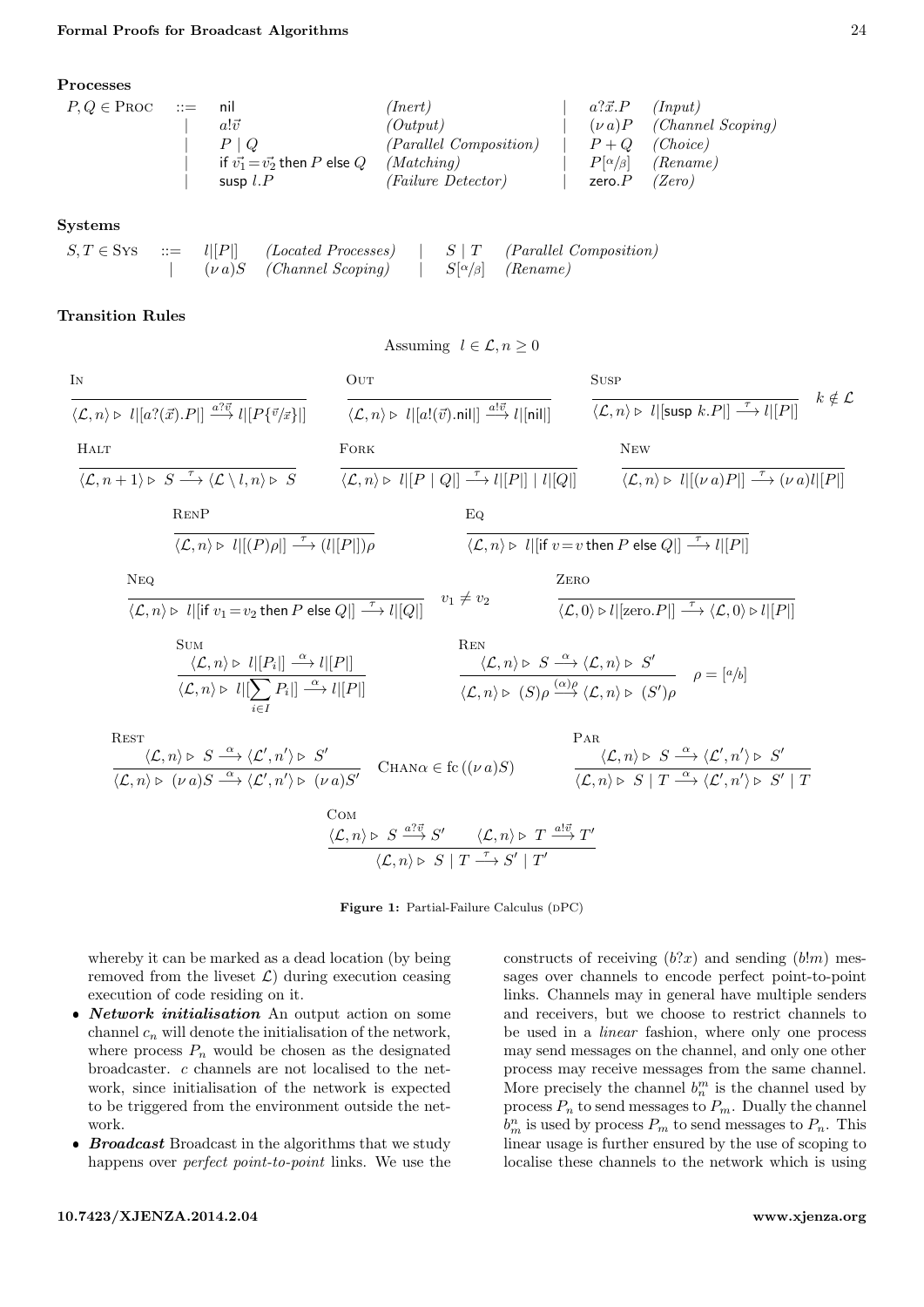them. Broadcast is thus encoded as the output of a message over the encoded perfect point-to-point links, discussed previously. Dually the receipt of a broadcasted message is encoded as the input action over the same perfect point-to-point links.

- $\bullet$  *Deliver* Delivery of a message by some participant  $P_n$  will be encoded as the output of the message over some channel  $d_n$  which is not scoped. The reason why the channel  $d_n$  is not scoped is because delivery of a message is the process of passing the received message to another entity external to the broadcast algorithm.
- $\bullet$  Failure Detection Failure detection is immediately expressed using the suspect  $(susp l.P)$  construct of the partial-failure calculus that we use for our encoding.

## 4.2 Encoding Specifications

In Francalanza and Hennessy [\(2007\)](#page-6-3), Francalanza and Hennessy propose the decomposition of specification during the encoding process, i.e., instead of encoding all the properties of the specification as one process, they use dedicated wrapper code or testing harnesses for each correctness criteria of the specification. These dedicated harnesses are able to wrap a system and stop any interaction between foreign entities and the network. A harness will then induce a network broadcast and observe the behaviour of the algorithm whilst determining if its behaviour conforms with the behaviour expected by the correctness criteria which is being tested for. This means that now to verify our algorithms we will have a number of equations (one for each correctness criteria in the specification) as follows

 $(\nu \tilde{n})(System \mid Harness_1) \approx SimpleSpecification$ . . .  $(\nu \tilde{n})(System \mid Harness_n) \approx SimpleSpecification$ 

The structure of the  $SimpleSpecification$  will be determined on the type of property which is being tested for. If the criteria being tested for is a safety property, the respective simple specification would entail an inert (nil) process, whilst if testing for a liveness property the simple specification would consists of an output on channel OK. Since a safety property asserts that nothing bad happens, we construct harnesses which wrap and observe systems, triggering a signal on channel nok whenever violations are detected. Stated otherwise, if a *safety* property is satisfied no output on nok is generated. Conversely, harnesses wrapping systems and testing for liveness properties, output OK signals when the expected behaviour is observed. The following set of characteristics are prevalent to the encoding of testing harnesses.

- $\bullet$  Reliable code It is required that wrapper code testing for a property in a distributed algorithm is reliable, that is, it should never fail unlike the participants in the distributed algorithm. Any wrapper code will thus be located at the *immortal location*  $\star$ .
- *Initiators* A harness commences testing by sending the start message on channel  $c_i$  to process  $P_i$ , the designated broadcaster. This mimics the initiation of a broadcast from an outside environment and allows the

$$
10.7423/\text{XJENZA}.2014.2.04
$$

<span id="page-4-1"></span>
$$
RRB_k^n \triangleq \begin{cases} l_0|[ni]| & k=0\\ (\nu \tilde{n}) \left( \begin{array}{c} RRB_{k-1}^n \\ |l_k|[P_{\rm BEB_k^n}[c_k/c_k', d_k/d_k']|] \\ |l_k|[P_{\rm RRB_k}|] \end{array} \right) & k>0 \end{cases}
$$

where  $0 \leq k \leq n$ 

#### Best-Effort Broadcast related Processes

$$
P_{\text{beb}}^n_k \triangleq B_{\text{beb}}^n | D_{\text{beb}}^n_k
$$
  

$$
B_{\text{beb}}^n_k \triangleq c_k ? \vec{x} \cdot \prod_{j=1}^n b_k^j ! \vec{x}
$$
  

$$
D_{\text{beb}}^n_k \triangleq \sum_{j=1}^n (b_j^k ? \vec{x} . d_k ! \vec{x})
$$

### Regular Reliable Broadcast related Processes

$$
P_{\text{RRB}_k} \triangleq B_{\text{RRB}_k} | D_{\text{RRB}_k}
$$
  
\n
$$
B_{\text{RRB}_k} \triangleq c_k ? \vec{x}. c'_k ! (k, \vec{x})
$$
  
\n
$$
D_{\text{RRB}_k} \triangleq d'_k ? (s, \vec{m}). (d_k ! \vec{m} | \text{susp } l_s.c_k ! (s, \vec{m}))
$$
  
\n
$$
\tilde{n} = \{b_k^1, \dots, b_k^k\} \cup \{b_1^k, \dots, b_k^k\} \cup \{c'_k\} \cup \{d'_k\}
$$

Figure 2: Inductive Formal Encoding of (Lazy) Regular Reliable Broadcast

harness to induce the network and test for a specific correctness criteria accordingly.

 $\bullet$  Testing Mechanism The observation of message deliveries is modeled by the input on channels  $d_1 \ldots d_n$ where  $n$  is the number of participants in the network under test. After consuming these deliveries (produced by participants in the network), each testing harness will execute specific code that acts upon the observed delivery behaviour.

# <span id="page-4-0"></span>5 Encoding Regular Reliable Broadcast

We present the formal encoding of the regular reliable broadcast algorithm, (which uses the Best Effort Broadcast) and the formal encoding of two testing harnesses; one testing for the No Duplication (safety) property and another testing for the Agreement (liveness) property in this same algorithm. The other properties follow the same pattern.

Broadcast specifications quantify over all possible participants in a network, requiring us to provide a proof for every instance of participants. We therefore present an inductive formal encoding for the regular reliable broadcast, which will enable us to construct inductive proofs that cover all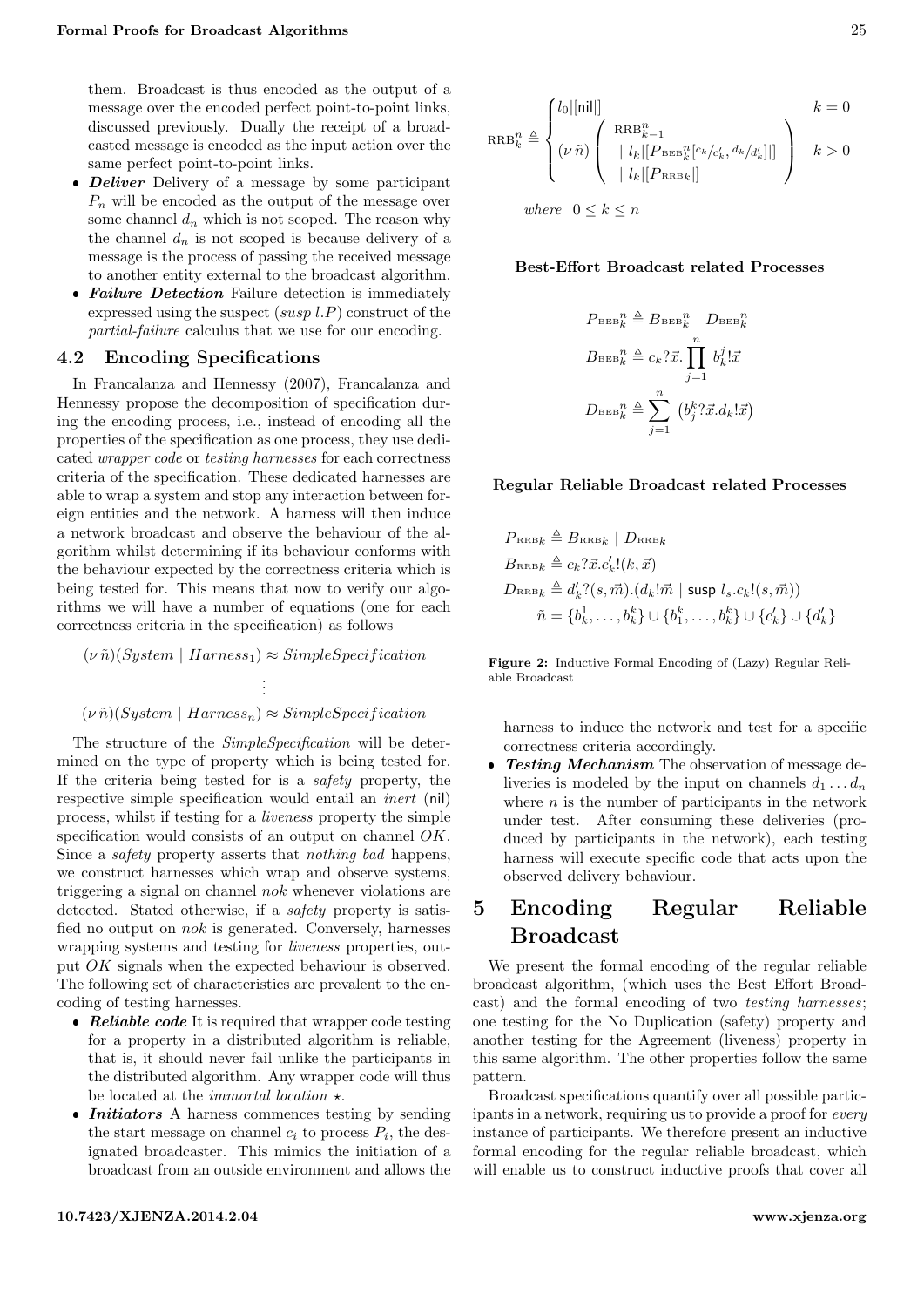<span id="page-5-1"></span>
$$
\mathrm{ND}^{i,\vec{m}}_n[-]\triangleq (\nu\,\tilde{n})(\star|[I^{\vec{m}}_i\mid T_n|]\mid [-])
$$

where  $0 \leq i \leq n$ 

$$
I_i^{\vec{m}} \triangleq \begin{cases} \n\text{nil} & i = 0 \\ \nc_i! \vec{m} & i > 0 \n\end{cases} \tag{Initiator}
$$

$$
T_n \triangleq \begin{cases} \text{nil} & n = 0\\ T_{n-1} \mid T'_n & n > 0 \end{cases} \tag{Testers}
$$

$$
T'_n \triangleq d_n? \vec{x}.d_n? \vec{y}.nok!
$$
  

$$
\tilde{n} = \{d_1, \dots, d_n\} \cup \{c_1, \dots, c_n\}
$$

Figure 3: Formal Encoding of No Duplication Harness

cases of participant numbers.

Figure [2](#page-4-1) denotes the formal encoding  $\mathtt{RRB}^n_k$  of the Regular Reliable Broadcast Algorithm (Algorithm [2\)](#page-1-1), whereby  $RRB_k^n$  stands for the network of n ultimate participants, but k actual participants yet in the network. Participants are added inductively in this network until  $k$  becomes equal to n. Recall from Algorithm [2,](#page-1-1) that Regular Reliable Broadcast uses the Best-Effort Broadcast, thus Participants in  $\mathtt{RRB}^n_k$  are made up of Best-Effort related code  $P_{\mathtt{BEB}^n_k}$  and Regular Reliable related code  $P_{RRB_k^n}$ .

Best-Effort related code  $P_{\text{BEB}_k^n}$  contains broadcast and delivery threads;  $B_{\text{BEB}_k^n}$  and  $D_{\text{BEB}_k^n}$  respectively. The broadcast thread  $B_{\text{BB}_k^n}$  corresponds to lines 1 to 3 in Algorithm [1](#page-1-0) and is only instantiated if there is an input action on the channel  $c_k$ . Once instantiated it will broadcast the message to all other entities in the network. The delivery thread  $D_{\text{BEB}_k^n}$  on the other hand corresponds to lines 6 to 8 in Algorithm [1,](#page-1-0) whereby it allows the receipt of one broadcast message.

 $Regular\ Reliable$  related code  $P_{RRB_k^n}$  contain broadcast  $B_{\text{RRB}_k^n}$  and delivery  $D_{\text{RRB}_k^n}$  threads as well. The broadcast thread  $B_{\text{RRB}_k^n}$  corresponds to lines 7 to 9 in Algorithm [2,](#page-1-1) where once a message is received by some  $P_i$  over channel  $c_i$  it is forwarded to the *Best-Effort* broadcast underneath. The deliver thread  $D_{\text{RRB}_k^n}$  corresponds to lines 11 to 20 and 22 to 27 in Algorithm [2,](#page-1-1) where if a delivery is received from the Best-Effort broadcast underneath (over channel  $d'_k$ ), the delivery thread delivers (over channel  $d_k$ ) and releases the code which tests for the liveness of the owner of the received message, and starts a new broadcast with the same message if the process is suspected to have failed.

Figure [3](#page-5-1) denotes the formal encoding of the No Duplication *testing harness*. This Harness  $ND_n^{i,\vec{m}}$  tests for the No Duplication property in the Regular Reliable Broadcast algorithm, and follows the conventions outlined in Section [4.](#page-2-1) Broadcast initiation is done through process  $I_i^{\vec{m}}$ , which

<span id="page-5-2"></span>
$$
A_n^{i,\vec{m}}[-] \triangleq (\nu \,\tilde{n})(\star |[I_i^{\vec{m}} \mid T_n \mid T_0^n|] \mid [-])
$$

where  $0 < i \leq n$ 

$$
I_i^{\vec{m}} \triangleq c_i! \vec{m} \qquad (Initiator)
$$
  
\n
$$
T_0^n \triangleq \text{zero.}(OK! + \sum_{j=1}^n d_j? \vec{x}.(d_j! \vec{x} \mid ok_0!))
$$
  
\n
$$
T_n \triangleq \begin{cases} T_1' & n = 1 \\ T_{n-1}[OK_{/ok_{n-1}}] \mid T_n' & n > 1 \end{cases} \qquad (Testers)
$$
  
\n
$$
T_n' \triangleq ok_{n-1} ? \cdot ((d_n? \vec{x}.OK!) + (\text{sup } l_n.OK!))
$$
  
\n
$$
\tilde{n} = \{d_1, ..., d_n\} \cup \{ok_0, ..., ok_{n-1}\} \cup \{c_1, ..., c_n\}
$$

Figure 4: Formal Encoding of Agreement Harness

disseminates a message on channel  $c_i$ . The testers in this harness  $T_n'$ , then wait for a delivery on channel  $d_n$ , and trigger a nok if a second delivery is observed.

Figure [4](#page-5-2) presents the formal encoding of the testing harness that tests for the Agreement property in the Regular Reliable broadcast algorithm. The testing harness  $A_n^{i, \vec{m}}$ which tests for  $n$  processes in a network, induces the broadcast network with message  $\vec{m}$  by designating participant  $P_i$ as the broadcaster.  $I_i^{\vec{m}}$  is the initiation code of the harness which induces the broadcast network by outputting message  $\vec{m}$  on channel  $c_i$ .  $T_0^n$  is the code used to initialise testing. The zero construct is used in this harness definition to restrain testing to commence only when no more failures may be induced in the network. The reason for this is that we need to identify which processes are correct, that is, which were guaranteed not to fail during execution.  $T_0^n$ then either outputs an  $OK$  if no participant had delivered, or if it manages to observe a delivery from any participant, it commences the other testers by outputting an  $ok_0$ . Each tester  $T_n$  where  $n > 0$  then waits for an  $ok_{n-1}$ , that is, an ok signal from the Tester  $n-1$ . When this  $ok_{n-1}$  is received, the tester checks if the participant it is testing for  $P_n$  is alive, if it is not it promptly outputs on  $ok_n$ , but if  $P_n$  is still alive then the tester outputs on  $ok_n$  only if the participant is ready to deliver the broadcasted message.

## <span id="page-5-0"></span>6 Stating and Proving Correctness

We have till now presented formal encoding for the informal broadcast specifications and informal algorithmic broadcast implementation discussed in Section [2.](#page-0-1) This constitutes the main contribution of the paper. Using the Harnesses and Algorithms (formally) defined in section [5,](#page-4-0) together with the bisimulation equivalence of the partialfailure calculus (in which the harnesses and algorithms are expressed), we can formulate our correctness criteria in the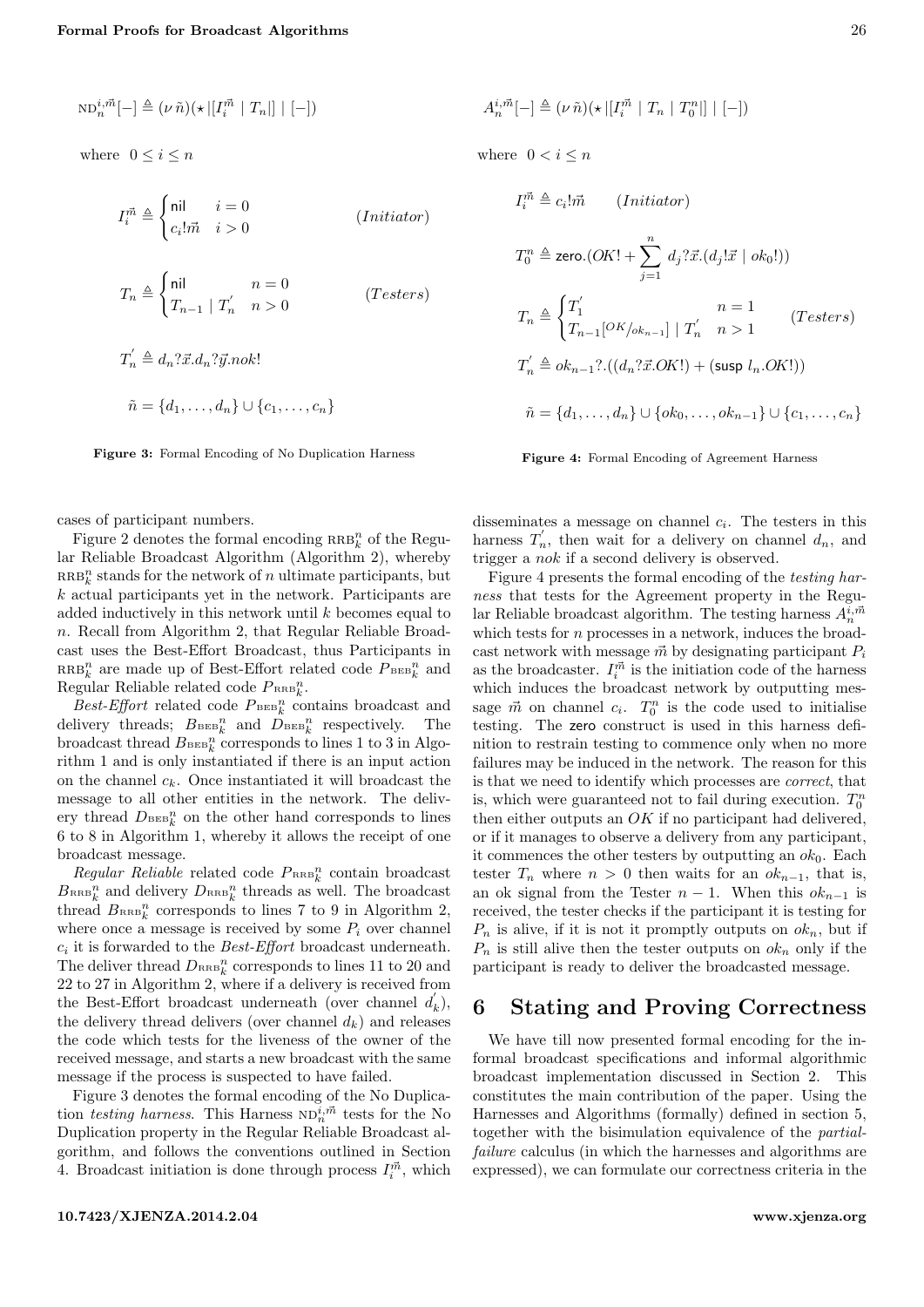following form:

 $\forall n \; \text{Harness}(n) \quad System(n) \approx SimpleSpec$ 

where  $SimpleSpec$  is nil in the case for safety properties and OK! in the case of a liveness property. For instance to verify no duplication we are required to prove

$$
\forall n \ \mathrm{ND}_n^{i,\vec{m}}[\mathrm{RRB}_n^n] \thickapprox \mathsf{nil}
$$

whilst to verify agreement we are required to prove

$$
\forall n \ \ A_n^{i, \vec{m}}[\text{RRB}_n^n] \approx OK!
$$

These are formal statements with an unambiguous semantics expressed as an equivalence amongst two systems within our calculus. Bisimulation equivalence comes equipped with an elegant (coinductive) proof technique whereby we only need to exhibit a relation that includes the afore mentioned pair and observes the transfer property of definition [1.](#page-2-2)

However these witness relations can be quite large and unwieldy to construct. Moreover, for each correctness criteria we need to exhibit an infinite number of relations, one for every instance of the broadcast network with a specific number of participants.

Francalanza and Hennessy [\(2007\)](#page-6-3) propose the decomposition of correctness proofs into two phases; the failure free phase (or basic correctness phase) and the correctness preservation phase (or fault-tolerance phase). The first phase tests the algorithm under no failures, and equates its behaviour to a SimpleSpec

$$
\langle \mathcal{L}, 0 \rangle \triangleright (\nu \tilde{\mathit{o}})(Sys(n) | Harness(n)) \approx SimpleSpec(n)
$$

The second phase equates the behaviour of the system under failures to the system in a failure free environment

$$
\langle \mathcal{L}, n \rangle \triangleright (\nu \tilde{o})(Sys(n) | Harness(n))
$$
  

$$
\approx
$$
  

$$
\langle \mathcal{L}, 0 \rangle \triangleright (\nu \tilde{o})(Sys(n) | Harness(n))
$$

We adopt this technique in our Correctness proofs to alleviate the cumbersome witness bisimulations.

Furthermore, in order to address the problem of exhibiting witness bisimulations for every possible number of participants, we can adopt an inductive proof approach, whereby we show that the correctness property holds for the base case (one participant) and then the inductive case  $(k + 1)$  participants assuming that the property holds for k participants). In  $(Zammit, 2013)$  $(Zammit, 2013)$  we show how this can be done for a subset of these properties, using a technique called mocking. We however leave the construction of the full proofs for every broadcast property for future work.

## <span id="page-6-6"></span>7 Related Work

Kühnrich and Nestmann [\(2009\)](#page-6-4) use a similar process description language but make use of imperfect failure detectors (Chandra and Toueg, [1996\)](#page-6-8) to encode an algorithmic solution to Distributed Consensus. They point out that the technique of decomposing fault-tolerance proofs (Francalanza and Hennessy, [2007\)](#page-6-3) is not quit helpful in the context of imperfect failure detectors. Nestmann et al. in (Nestmann et al., [2003\)](#page-6-5) verify the Distributed Consensus algorithm developed by (Chandra and Toueg, [1996\)](#page-6-8). To encode their algorithm they use a process calculi as well, but opt to represent reachable states in the consensus algorithm as a message matrix. This "global-view matrix-like representation of reachable states" contains history of messages that have been sent until now in the algorithm, and would help in the formal global reasoning about the contribution of processes to individual rounds of the algorithm.

## <span id="page-6-7"></span>8 Conclusion and Future Work

This paper presents the following contributions:

- 1. a formal description for the Best-Effort and Reliable Broadcast specification.
- 2. a formal description of an algorithmic implementation solving Regular Reliable Broadcast.
- 3. an outline of how to alleviate the burden of proving equivalences presented in Section [6.](#page-5-0)

As future work we intend to complete the correctness proofs and extend this encoding and proofing technique to other broadcast algorithms with different forms of reliability requirements.

## Acknowledgment

The research work disclosed in this publication is partially funded by the Strategic Educational Pathways Scholarship Scheme (Malta). The scholarship is part-financed by the European Union – European Social Fund

#### References

- <span id="page-6-8"></span>Chandra, T. D. and Toueg, S. (1996). Unreliable failure detectors for reliable distributed systems. J. ACM 43(2), 225–267.
- <span id="page-6-3"></span>Francalanza, A. and Hennessy, M. (2007). A fault tolerance bisimulation proof for consesus. In R. D. Nicola (Ed.), Esop 2007.
- <span id="page-6-2"></span>Guerraoui, R. and Rodrigues, L. (2006). Introduction to reliable distributed programming. Secaucus, NJ, USA: Springer-Verlag New York, Inc.
- <span id="page-6-4"></span>Kühnrich, M. and Nestmann, U. (2009). On processalgebraic proof methods for fault tolerant distributed systems. (pp. 198–212). FMOODS '09/FORTE '09. Lisboa, Portugal: Springer-Verlag.
- <span id="page-6-1"></span>Lynch, N. A. (1996). Distributed algorithms. The Morgan Kaufmann Series in Data Management Systems Series. Morgan Kaufmann Publishers.
- <span id="page-6-5"></span>Nestmann, U., Fuzzati, R. and Merro, M. (2003). Modeling consensus in a process calculus. In In concur: 14th international conference on concurrency theory. lncs (pp. 393–407). Springer-Verlag.
- <span id="page-6-0"></span>Tel, G. (1994). Introduction to distributed algorithms. New York, NY, USA: Cambridge University Press.